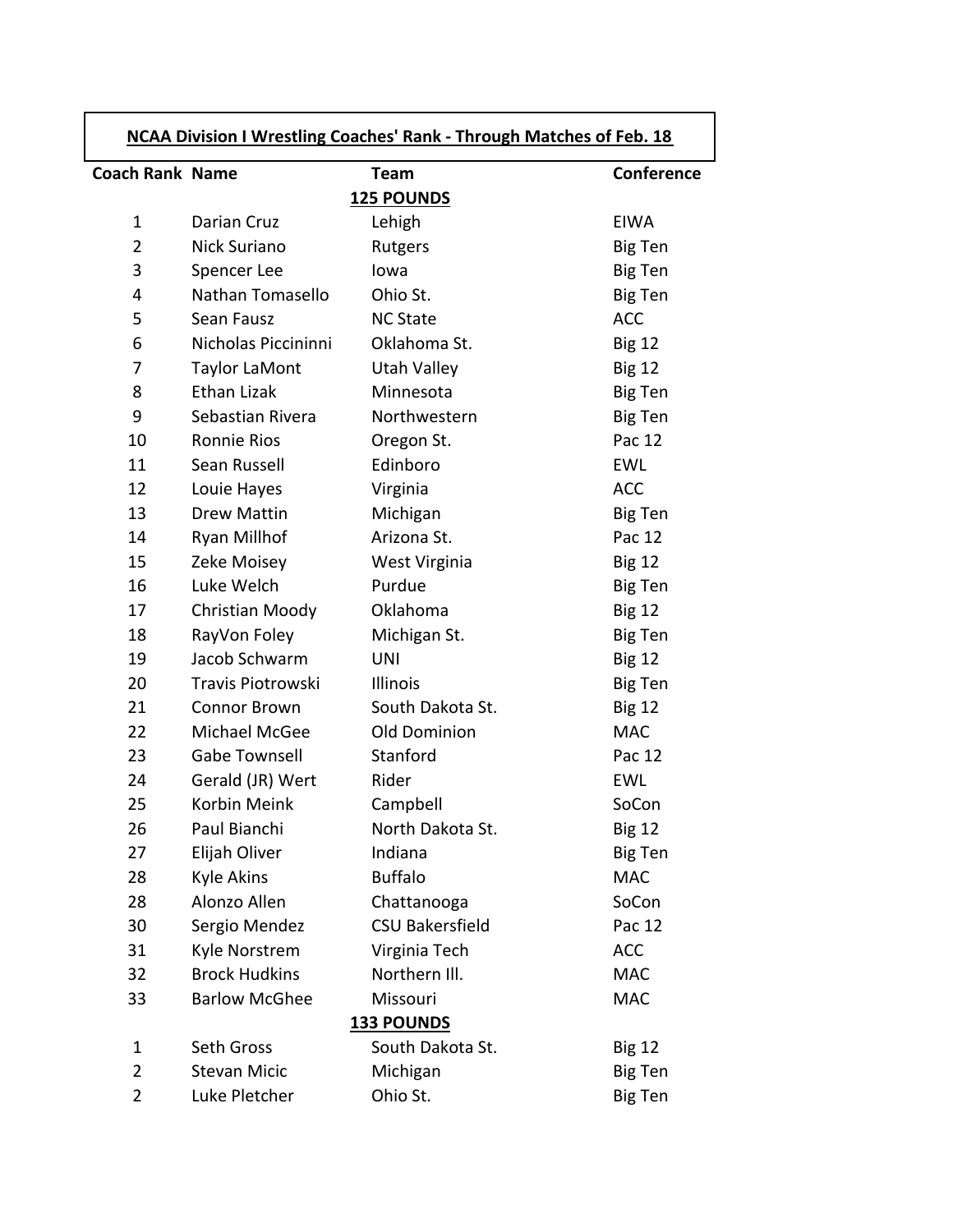| 4              | <b>Kaid Brock</b>       | Oklahoma St.           | <b>Big 12</b>  |
|----------------|-------------------------|------------------------|----------------|
| 5              | <b>Austin DeSanto</b>   | Drexel                 | <b>EIWA</b>    |
| 6              | <b>Montorie Bridges</b> | Wyoming                | <b>Big 12</b>  |
| 7              | John Erneste            | Missouri               | <b>MAC</b>     |
| 8              | Jack Mueller            | Virginia               | <b>ACC</b>     |
| 9              | Dom Forys               | Pittsburgh             | <b>ACC</b>     |
| 10             | <b>Scott Parker</b>     | Lehigh                 | <b>EIWA</b>    |
| 11             | Josh Terao              | American               | <b>EIWA</b>    |
| 12             | Mitch McKee             | Minnesota              | <b>Big Ten</b> |
| 13             | Cameron Kelly           | Ohio                   | <b>MAC</b>     |
| 14             | Dennis Gustafson        | Virginia Tech          | <b>ACC</b>     |
| 14             | Scott Delvecchio        | Rutgers                | Big Ten        |
| 16             | Korbin Myers            | Edinboro               | <b>EWL</b>     |
| 17             | Ali Naser               | Arizona St.            | Pac 12         |
| 18             | Bryan Lantry            | <b>Buffalo</b>         | <b>MAC</b>     |
| 19             | Tariq Wilson            | <b>NC State</b>        | <b>ACC</b>     |
| 20             | Corey Keener            | Penn St.               | Big Ten        |
| 21             | <b>Ben Thornton</b>     | Purdue                 | Big Ten        |
| 22             | Zachary Sherman         | North Carolina         | <b>ACC</b>     |
| 23             | Rico Montoya            | Northern Colo.         | <b>Big 12</b>  |
| 24             | Anthony Cefelo          | Rider                  | <b>EWL</b>     |
| 25             | Dylan Duncan            | Illinois               | Big Ten        |
| 25             | Sean Nickell            | <b>CSU Bakersfield</b> | Pac 12         |
| 27             | <b>Colin Valdivez</b>   | Northwestern           | Big Ten        |
| 28             | Cam Sykora              | North Dakota St.       | <b>Big 12</b>  |
| 29             | <b>Anthony Tutolo</b>   | Kent St.               | <b>MAC</b>     |
| 30             | Nathan Boston           | Campbell               | SoCon          |
| 31             | <b>Charles Tucker</b>   | Cornell                | <b>EIWA</b>    |
| 32             | Josh Finesilver         | Duke                   | <b>ACC</b>     |
| 32             | <b>Matthew Schmitt</b>  | West Virginia          | <b>Big 12</b>  |
|                |                         | <b>141 POUNDS</b>      |                |
| 1              | <b>Bryce Meredith</b>   | Wyoming                | <b>Big 12</b>  |
| $\overline{2}$ | Jaydin Eierman          | Missouri               | <b>MAC</b>     |
| 3              | Yianni Diakomihalis     | Cornell                | <b>EIWA</b>    |
| 4              | Kevin Jack              | <b>NC State</b>        | <b>ACC</b>     |
| 5              | Joey McKenna            | Ohio St.               | Big Ten        |
| 6              | <b>Brock Zacherl</b>    | Clarion                | <b>EWL</b>     |
| 7              | Dean Heil               | Oklahoma St.           | <b>Big 12</b>  |
| 8              | Nick Lee                | Penn St.               | Big Ten        |
| 9              | Josh Alber              | UNI                    | <b>Big 12</b>  |
| 10             | Mason Smith             | Central Mich.          | <b>MAC</b>     |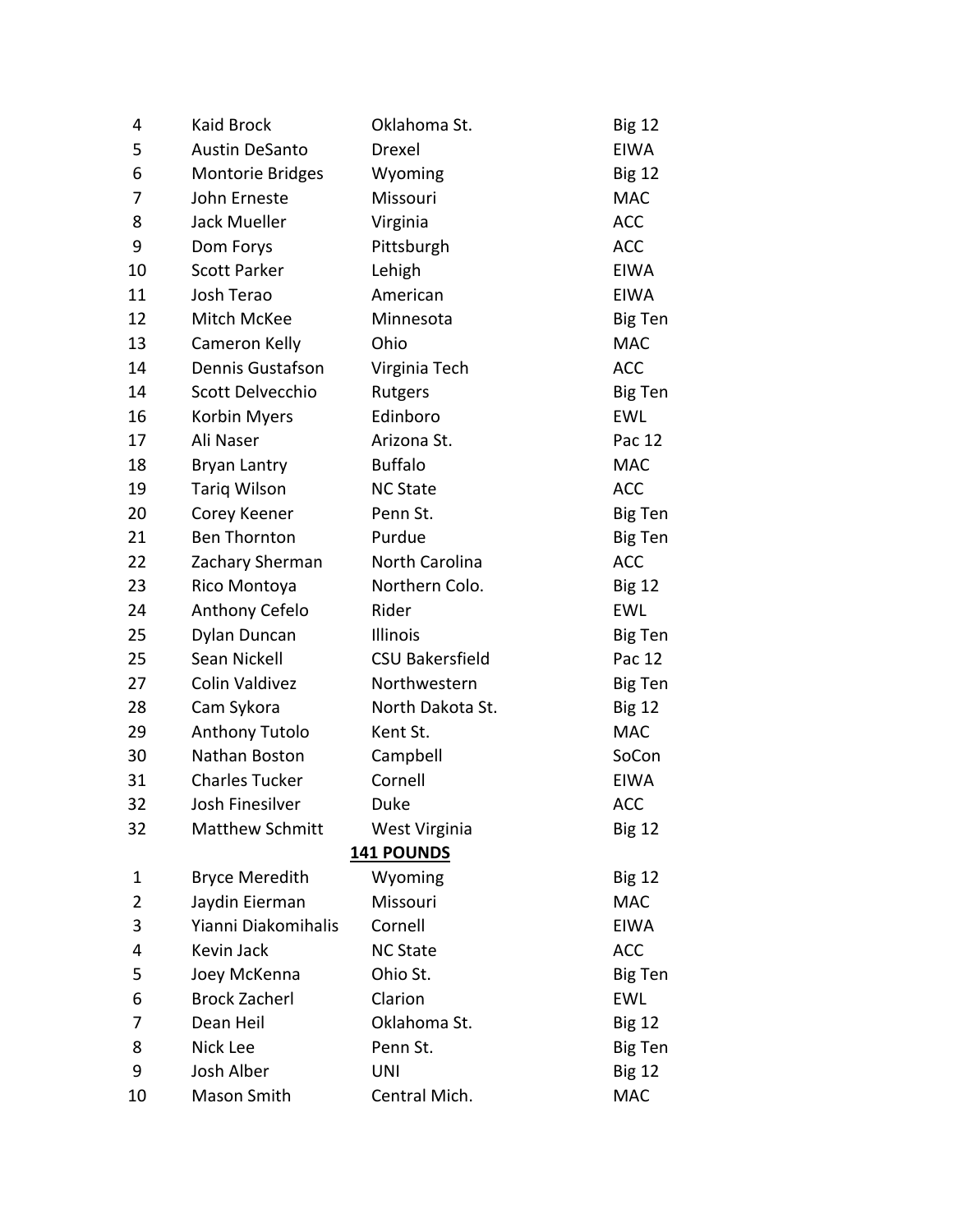| 11           | <b>Tyler Smith</b>      | <b>Bucknell</b>        | <b>EIWA</b>    |
|--------------|-------------------------|------------------------|----------------|
| 12           | Chad Red                | Nebraska               | <b>Big Ten</b> |
| 13           | Thomas Thorn            | Minnesota              | Big Ten        |
| 14           | Michael Carr            | Illinois               | Big Ten        |
| 15           | Nate Limmex             | Purdue                 | Big Ten        |
| 16           | Cole Weaver             | Indiana                | Big Ten        |
| 17           | Nick Zanetta            | Pittsburgh             | <b>ACC</b>     |
| 18           | Nicholas Gil            | Navy                   | <b>EIWA</b>    |
| 19           | <b>Austin Headlee</b>   | North Carolina         | <b>ACC</b>     |
| 20           | Luke Karam              | Lehigh                 | <b>EIWA</b>    |
| 21           | Alex Madrigal           | Old Dominion           | <b>MAC</b>     |
| 22           | Eli Stickley            | Wisconsin              | <b>Big Ten</b> |
| 23           | <b>Tyson Dippery</b>    | Rider                  | EWL            |
| 24           | Javier Gasca III        | Michigan St.           | Big Ten        |
| 25           | <b>Brent Moore</b>      | Virginia Tech          | <b>ACC</b>     |
| 26           | Kyle Shoop              | Lock Haven             | <b>EWL</b>     |
| 26           | <b>Russell Rohlfing</b> | <b>CSU Bakersfield</b> | Pac 12         |
| 28           | Salvatore Profaci       | Michigan               | Big Ten        |
| 29           | <b>Colton Schilling</b> | Cal Poly               | Pac 12         |
| 30           | <b>Evan Cheek</b>       | Cleveland St.          | <b>EWL</b>     |
| 31           | Henry Pohlmeyer         | South Dakota St.       | <b>Big 12</b>  |
| 31           | Ryan Diehl              | Maryland               | Big Ten        |
| 33           | Mike Longo              | Oklahoma               | <b>Big 12</b>  |
| 33           | Alexander Jaffe         | Harvard                | <b>EIWA</b>    |
|              |                         | 149 POUNDS             |                |
| $\mathbf{1}$ | Zain Retherford         | Penn St.               | Big Ten        |
| 2            | <b>Brandon Sorensen</b> | lowa                   | Big Ten        |
| 3            | <b>Grant Leeth</b>      | Missouri               | <b>MAC</b>     |
| 4            | Justin Oliver           | Central Mich.          | <b>MAC</b>     |
| 5            | Ryan Deakin             | Northwestern           | Big Ten        |
| 6            | Ke-Shawn Hayes          | Ohio St.               | Big Ten        |
| 7            | Max Thomsen             | <b>UNI</b>             | <b>Big 12</b>  |
| 8            | Troy Heilmann           | North Carolina         | <b>ACC</b>     |
| 9            | Colton McCrystal        | Nebraska               | Big Ten        |
| 9            | <b>Jason Tsirtis</b>    | Arizona St.            | Pac 12         |
| 11           | <b>Matthew Kolodzik</b> | Princeton              | <b>EIWA</b>    |
| 12           | <b>Beau Donahue</b>     | <b>NC State</b>        | <b>ACC</b>     |
| 12           | Eleazar Deluca          | Rutgers                | Big Ten        |
| 14           | <b>Boo Lewallen</b>     | Oklahoma St.           | <b>Big 12</b>  |
| 15           | Ryan Blees              | Virginia Tech          | <b>ACC</b>     |
| 15           | Ronald Perry            | Lock Haven             | EWL            |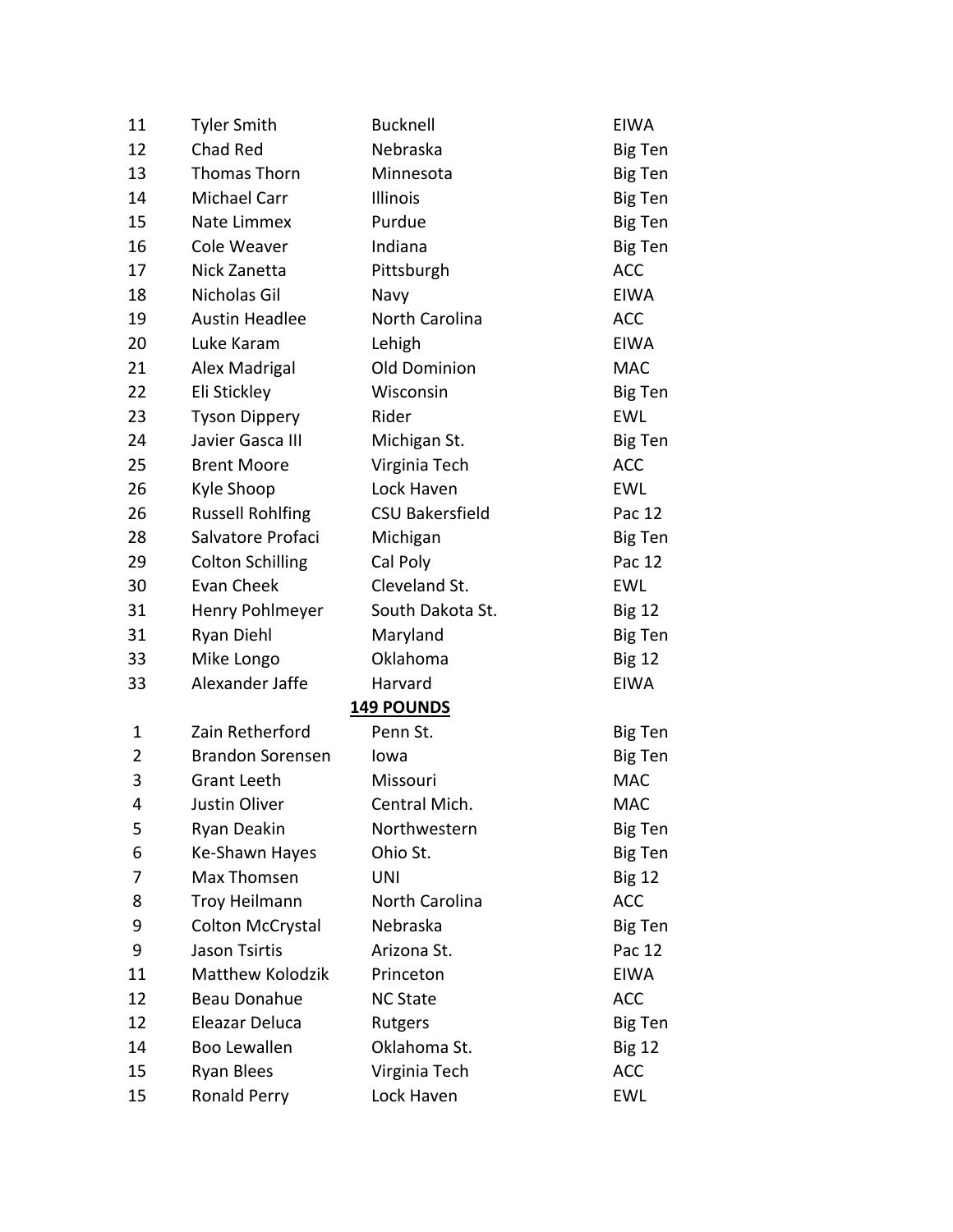| 17             | <b>Alfred Bannister</b> | Maryland               | <b>Big Ten</b> |
|----------------|-------------------------|------------------------|----------------|
| 18             | Michael Sprague         | American               | <b>EIWA</b>    |
| 19             | Cortlandt Schuyler      | Lehigh                 | <b>EIWA</b>    |
| 20             | Jarrett Degen           | Iowa St.               | <b>Big 12</b>  |
| 21             | <b>Steve Bleise</b>     | Minnesota              | Big Ten        |
| 22             | Khristian Olivas        | Fresno St.             | <b>Big 12</b>  |
| 23             | <b>Corey Wilding</b>    | Navy                   | <b>EIWA</b>    |
| 24             | <b>Malik Amine</b>      | Michigan               | Big Ten        |
| 25             | Sam Krivus              | Virginia               | <b>ACC</b>     |
| 26             | Sam Turner              | Wyoming                | <b>Big 12</b>  |
| 27             | Davion Jeffries         | Oklahoma               | <b>Big 12</b>  |
| 28             | Kyle Gliva              | North Dakota St.       | <b>Big 12</b>  |
| 29             | Kyle Springer           | Eastern Mich.          | <b>MAC</b>     |
| 30             | <b>William Koll</b>     | Cornell                | <b>EIWA</b>    |
| 31             | <b>Trevor Elfvin</b>    | Drexel                 | <b>EIWA</b>    |
| 32             | <b>Tyler Buckiso</b>    | The Citadel            | SoCon          |
| 33             | Frank Garcia            | Binghamton             | <b>EIWA</b>    |
|                |                         | <b>157 POUNDS</b>      |                |
| 1              | Jason Nolf              | Penn St.               | <b>Big Ten</b> |
| $\overline{2}$ | Michael Kemerer         | lowa                   | Big Ten        |
| 3              | Hayden Hidlay           | <b>NC State</b>        | <b>ACC</b>     |
| 4              | Joseph Lavallee         | Missouri               | <b>MAC</b>     |
| 5              | Joshua Shields          | Arizona St.            | Pac 12         |
| 6              | Alec Pantaleo           | Michigan               | Big Ten        |
| 7              | Micah Jordan            | Ohio St.               | <b>Big Ten</b> |
| 8              | <b>Tyler Berger</b>     | Nebraska               | <b>Big Ten</b> |
| 9              | Clayton Ream            | North Dakota St.       | <b>Big 12</b>  |
| 10             | Archie Colgan           | Wyoming                | <b>Big 12</b>  |
| 11             | Mitch Finesilver        | Duke                   | <b>ACC</b>     |
| 12             | Luke Zilverberg         | South Dakota St.       | <b>Big 12</b>  |
| 13             | John Vanschenkbrill     | Rutgers                | <b>Big Ten</b> |
| 14             | Mike D'Angelo           | Princeton              | <b>EIWA</b>    |
| 15             | Markus Scheidel         | Columbia               | <b>EIWA</b>    |
| 16             | Paul Fox                | Stanford               | Pac 12         |
| 17             | <b>Andrew Crone</b>     | Wisconsin              | <b>Big Ten</b> |
| 18             | <b>Coleman Hammond</b>  | <b>CSU Bakersfield</b> | Pac 12         |
| 19             | Kennedy Monday          | North Carolina         | <b>ACC</b>     |
| 20             | <b>Jake Short</b>       | Minnesota              | Big Ten        |
| 21             | <b>Garett Hammond</b>   | Drexel                 | <b>EIWA</b>    |
| 22             | Colin Heffernan         | Central Mich.          | <b>MAC</b>     |
| 23             | lan Brown               | Lehigh                 | <b>EIWA</b>    |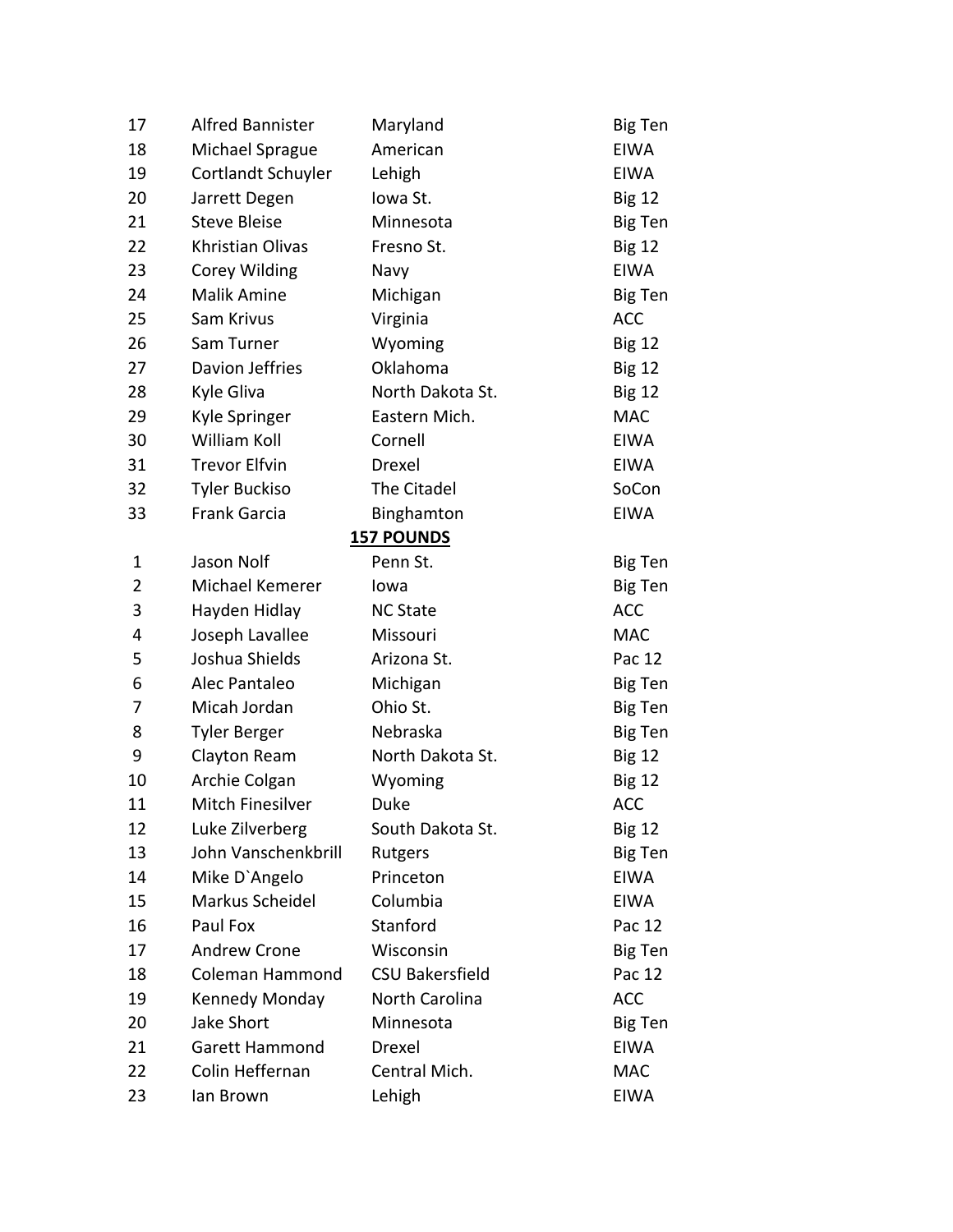| 24 | Taleb Rahmani            | Pittsburgh        | <b>ACC</b>     |
|----|--------------------------|-------------------|----------------|
| 25 | <b>Andrew Shomers</b>    | Edinboro          | EWL            |
| 26 | <b>Bryant Clagon</b>     | Rider             | <b>EWL</b>     |
| 27 | Larry Early              | Old Dominion      | <b>MAC</b>     |
| 28 | Kyle Langenderfer        | Illinois          | <b>Big Ten</b> |
| 29 | Zachary Davis            | Navy              | <b>EIWA</b>    |
| 30 | <b>Tyler Marinelli</b>   | Gardner-Webb      | SoCon          |
| 31 | <b>BC LaPrade</b>        | Virginia Tech     | <b>ACC</b>     |
| 32 | <b>Fredy Stroker</b>     | Cornell           | <b>EIWA</b>    |
| 33 | Alex Klucker             | Lock Haven        | <b>EWL</b>     |
|    |                          | <b>165 POUNDS</b> |                |
| 1  | <b>Isaiah Martinez</b>   | Illinois          | Big Ten        |
| 2  | <b>Alex Marinelli</b>    | lowa              | Big Ten        |
| 3  | David McFadden           | Virginia Tech     | <b>ACC</b>     |
| 3  | Vincenzo Joseph          | Penn St.          | Big Ten        |
| 5  | <b>Chance Marsteller</b> | Lock Haven        | <b>EWL</b>     |
| 6  | Chad Walsh               | Rider             | <b>EWL</b>     |
| 7  | Logan Massa              | Michigan          | <b>Big Ten</b> |
| 8  | <b>Chandler Rogers</b>   | Oklahoma St.      | <b>Big 12</b>  |
| 9  | <b>Richie Lewis</b>      | Rutgers           | Big Ten        |
| 10 | Evan Wick                | Wisconsin         | Big Ten        |
| 11 | Nicholas Wanzek          | Minnesota         | Big Ten        |
| 12 | Isaiah White             | Nebraska          | Big Ten        |
| 13 | <b>Branson Ashworth</b>  | Wyoming           | <b>Big 12</b>  |
| 14 | Te'shan Campbell         | Ohio St.          | Big Ten        |
| 15 | Anthony Valencia         | Arizona St.       | Pac 12         |
| 16 | <b>Demetrius Romero</b>  | Utah Valley       | <b>Big 12</b>  |
| 17 | Jonathon Chavez          | Cornell           | <b>EIWA</b>    |
| 18 | Gordon Wolf              | Lehigh            | <b>EIWA</b>    |
| 19 | May Bethea               | Penn              | <b>EIWA</b>    |
| 20 | <b>Drew Daniels</b>      | Navy              | <b>EIWA</b>    |
| 21 | Andrew Fogarty           | North Dakota St.  | <b>Big 12</b>  |
| 22 | <b>Keilan Torres</b>     | Northern Colo.    | <b>Big 12</b>  |
| 23 | Connor Flynn             | Missouri          | <b>MAC</b>     |
| 24 | Jacob Morrissey          | Purdue            | <b>Big Ten</b> |
| 24 | Jonathan Schleifer       | Princeton         | <b>EIWA</b>    |
| 26 | <b>Brian Hamann</b>      | <b>NC State</b>   | <b>ACC</b>     |
| 27 | Dawaylon Barnes          | Oklahoma          | <b>Big 12</b>  |
| 28 | <b>Andrew Mendel</b>     | Army West Point   | <b>EIWA</b>    |
| 29 | Andrew Atkinson          | Virginia          | <b>ACC</b>     |
| 29 | <b>Vincent Deprez</b>    | Binghamton        | <b>EIWA</b>    |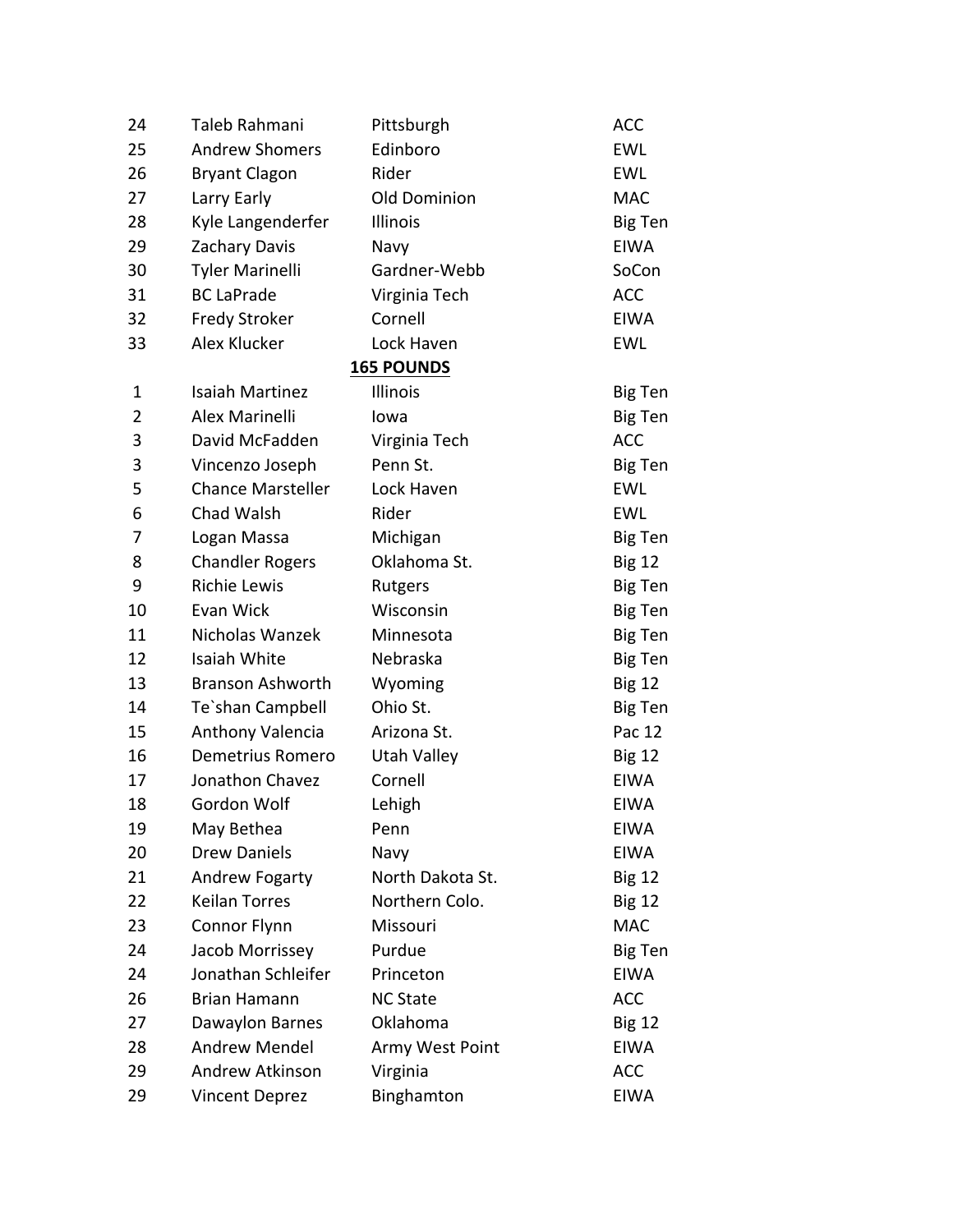| 31             | Chad Pyke              | Chattanooga         | SoCon          |
|----------------|------------------------|---------------------|----------------|
| 32             | <b>Quentin Perez</b>   | Campbell            | SoCon          |
| 33             | <b>Ebed Jarrell</b>    | Drexel              | <b>EIWA</b>    |
|                |                        | <b>174 POUNDS</b>   |                |
| $\mathbf 1$    | Zahid Valencia         | Arizona St.         | Pac 12         |
| $\overline{2}$ | Mark Hall              | Penn St.            | Big Ten        |
| 3              | <b>Daniel Lewis</b>    | Missouri            | <b>MAC</b>     |
| 4              | Jordan Kutler          | Lehigh              | <b>EIWA</b>    |
| 5              | Bo Jordan              | Ohio St.            | <b>Big Ten</b> |
| 6              | <b>Myles Amine</b>     | Michigan            | Big Ten        |
| 7              | Taylor Lujan           | <b>UNI</b>          | <b>Big 12</b>  |
| 8              | Jadaen Bernstein       | Navy                | <b>EIWA</b>    |
| 9              | Keaton Subjeck         | Stanford            | Pac 12         |
| 10             | David Kocer            | South Dakota St.    | <b>Big 12</b>  |
| 11             | Dylan Lydy             | Purdue              | <b>Big Ten</b> |
| 12             | Yoanse Mejias          | Oklahoma            | <b>Big 12</b>  |
| 13             | Jacobe Smith           | Oklahoma St.        | <b>Big 12</b>  |
| 14             | Christian Brucki       | Central Mich.       | <b>MAC</b>     |
| 15             | Ethan Ramos            | North Carolina      | <b>ACC</b>     |
| 16             | Forrest Przybysz       | Appalachian St.     | SoCon          |
| 17             | Johnny Sebastian       | Northwestern        | <b>Big Ten</b> |
| 18             | <b>Brandon Womack</b>  | Cornell             | <b>EIWA</b>    |
| 19             | <b>Matt Finesilver</b> | Duke                | <b>ACC</b>     |
| 20             | Devin Skatzka          | Indiana             | <b>Big Ten</b> |
| 21             | Ty Schoffstall         | Edinboro            | <b>EWL</b>     |
| 22             | Josef Johnson          | Harvard             | <b>EIWA</b>    |
| 23             | Hunter Bolen           | Virginia Tech       | <b>ACC</b>     |
| 24             | Joseph Gunther         | lowa                | <b>Big Ten</b> |
| 25             | Ben Harvey             | Army West Point     | <b>EIWA</b>    |
| 26             | Daniel Bullard         | <b>NC State</b>     | <b>ACC</b>     |
| 27             | Ryan Christensen       | Wisconsin           | <b>Big Ten</b> |
| 28             | Kimball Bastian        | <b>Utah Valley</b>  | <b>Big 12</b>  |
| 29             | Seldon Wright          | <b>Old Dominion</b> | <b>MAC</b>     |
| 30             | Will Schany            | Virginia            | <b>ACC</b>     |
| 31             | <b>Austin Rose</b>     | Drexel              | <b>EIWA</b>    |
| 31             | Andrew Morgan          | Campbell            | SoCon          |
| 33             | <b>Tyrel White</b>     | Columbia            | <b>EIWA</b>    |
|                |                        | <b>184 POUNDS</b>   |                |
| 1              | <b>Bo Nickal</b>       | Penn St.            | <b>Big Ten</b> |
| $\overline{2}$ | <b>Myles Martin</b>    | Ohio St.            | <b>Big Ten</b> |
| 3              | Ryan Preisch           | Lehigh              | <b>EIWA</b>    |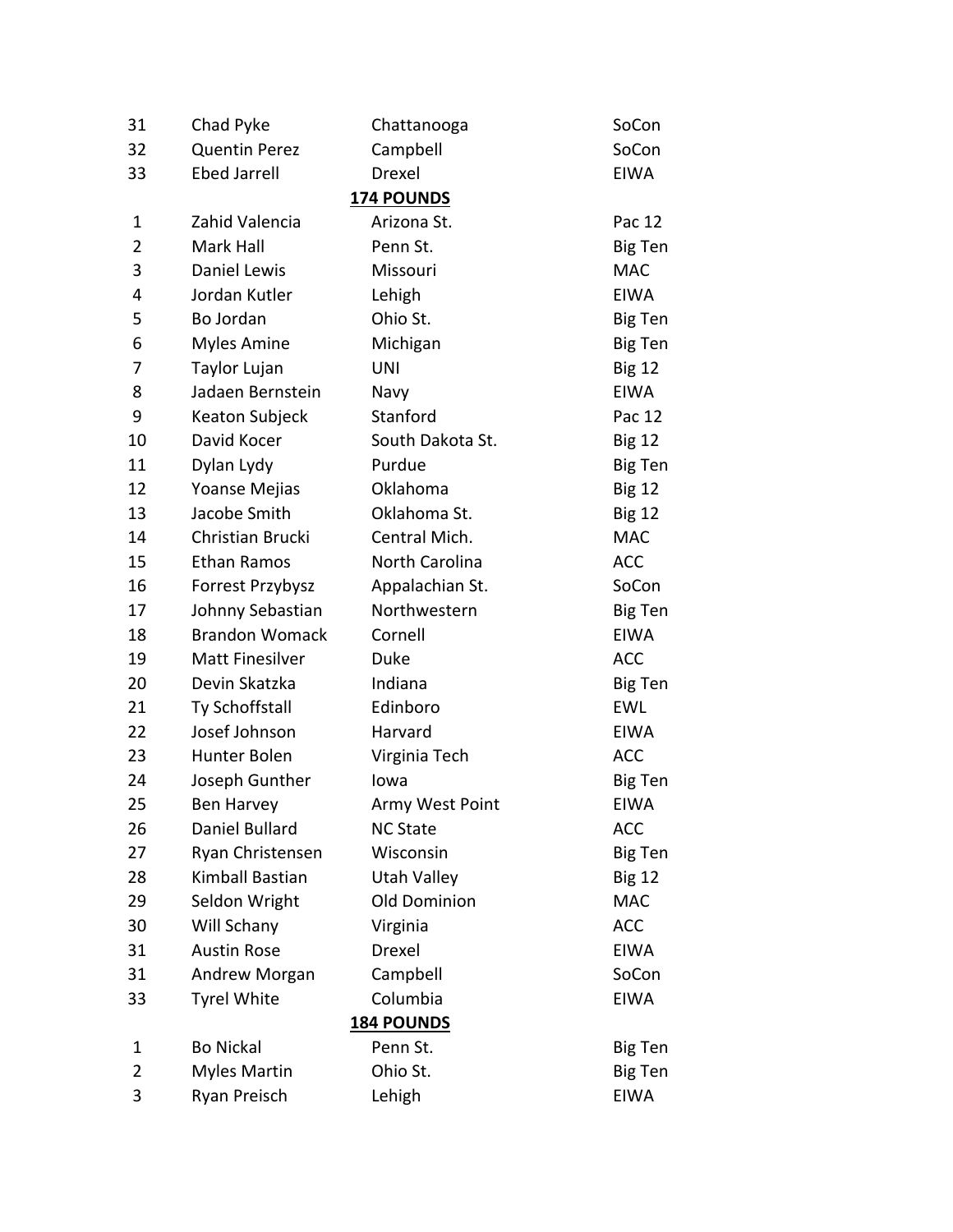| 4  | Domenic Abounader          | Michigan          | <b>Big Ten</b> |
|----|----------------------------|-------------------|----------------|
| 5  | Pete Renda                 | <b>NC State</b>   | <b>ACC</b>     |
| 6  | Zachary Zavatsky           | Virginia Tech     | <b>ACC</b>     |
| 7  | <b>Emory Parker</b>        | Illinois          | <b>Big Ten</b> |
| 8  | <b>Taylor Venz</b>         | Nebraska          | Big Ten        |
| 9  | Nick Gravina               | Rutgers           | <b>Big Ten</b> |
| 10 | <b>Ricky Robertson</b>     | Wisconsin         | Big Ten        |
| 11 | Drew Foster                | <b>UNI</b>        | <b>Big 12</b>  |
| 12 | Maxwell Dean               | Cornell           | <b>EIWA</b>    |
| 13 | <b>Bryce Carr</b>          | Chattanooga       | SoCon          |
| 14 | Steven Schneider           | Binghamton        | <b>EIWA</b>    |
| 15 | <b>Canten Marriott</b>     | Missouri          | <b>MAC</b>     |
| 16 | Jordan Ellingwood          | Central Mich.     | <b>MAC</b>     |
| 17 | Michael Coleman            | Navy              | <b>EIWA</b>    |
| 18 | <b>Chip Ness</b>           | North Carolina    | <b>ACC</b>     |
| 19 | Mitchell Bowman            | lowa              | <b>Big Ten</b> |
| 20 | <b>Martin Mueller</b>      | South Dakota St.  | <b>Big 12</b>  |
| 21 | Christian LaFragola        | <b>Brown</b>      | <b>EIWA</b>    |
| 22 | Corey Hazel                | Lock Haven        | <b>EWL</b>     |
| 23 | Dylan Gabel                | Northern Colo.    | <b>Big 12</b>  |
| 24 | Alan Clothier              | Appalachian St.   | SoCon          |
| 25 | Joe Heyob                  | Penn              | <b>EIWA</b>    |
| 26 | <b>Alexander DeCiantis</b> | Drexel            | <b>EIWA</b>    |
| 27 | Keegan Moore               | Oklahoma St.      | <b>Big 12</b>  |
| 28 | Nick Corba                 | Cleveland St.     | <b>EWL</b>     |
| 29 | Mitch Sliga                | Northwestern      | Big Ten        |
| 30 | Drew Phipps                | <b>Bucknell</b>   | <b>EIWA</b>    |
| 31 | <b>Greg Bulsak</b>         | Clarion           | <b>EWL</b>     |
| 32 | Noah Stewart               | Army West Point   | <b>EIWA</b>    |
| 33 | Gregg Harvey               | Pittsburgh        | <b>ACC</b>     |
|    |                            | <b>197 POUNDS</b> |                |
| 1  | Jared Haught               | Virginia Tech     | <b>ACC</b>     |
| 2  | <b>Ben Darmstadt</b>       | Cornell           | <b>EIWA</b>    |
| 3  | Kollin Moore               | Ohio St.          | <b>Big Ten</b> |
| 4  | Michael Macchiavello       | <b>NC State</b>   | <b>ACC</b>     |
| 5  | <b>Shakur Rasheed</b>      | Penn St.          | <b>Big Ten</b> |
| 6  | <b>William Miklus</b>      | Missouri          | <b>MAC</b>     |
| 7  | Preston Weigel             | Oklahoma St.      | <b>Big 12</b>  |
| 8  | Cash Wilcke                | lowa              | <b>Big Ten</b> |
| 8  | Jeric Kasunic              | American          | <b>EIWA</b>    |
| 10 | <b>Frank Mattiace</b>      | Penn              | <b>EIWA</b>    |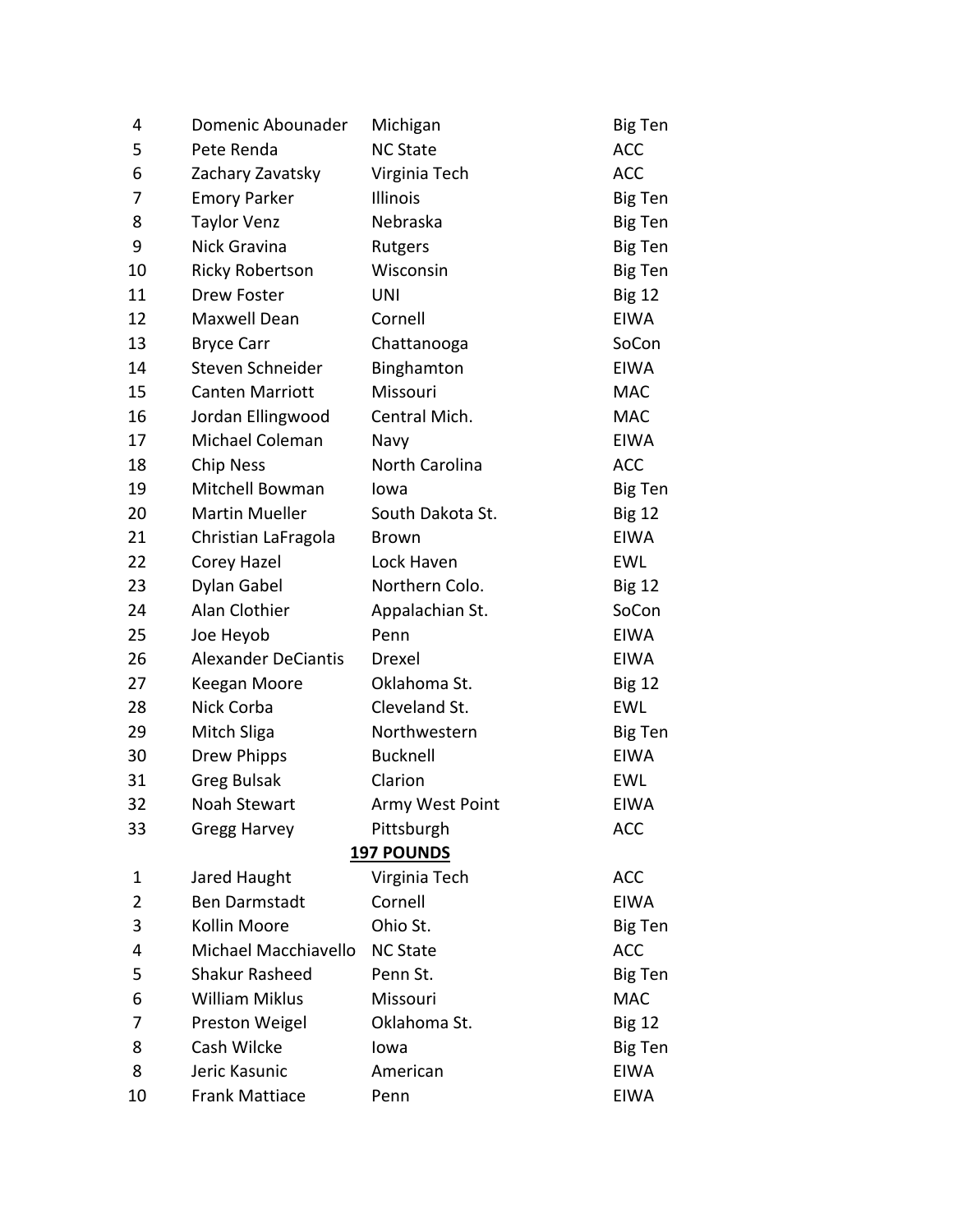| 11             | <b>Nate Rotert</b>        | South Dakota St.       | <b>Big 12</b>  |
|----------------|---------------------------|------------------------|----------------|
| 12             | Scottie Boykin            | Chattanooga            | SoCon          |
| 13             | Patrick Brucki            | Princeton              | <b>EIWA</b>    |
| 14             | Matt Williams             | <b>CSU Bakersfield</b> | Pac 12         |
| 15             | Jacob Holschlag           | <b>UNI</b>             | <b>Big 12</b>  |
| 16             | Kevin Beazley             | Michigan               | <b>Big Ten</b> |
| 17             | Daniel Chaid              | North Carolina         | <b>ACC</b>     |
| 18             | Corey Griego              | Oregon St.             | Pac 12         |
| 19             | Stephen Loiseau           | Drexel                 | EIWA           |
| 20             | Chris Weiler              | Lehigh                 | EIWA           |
| 21             | Jacob Seely               | Northern Colo.         | <b>Big 12</b>  |
| 22             | Jacob Smith               | West Virginia          | <b>Big 12</b>  |
| 23             | Nathan Traxler            | Stanford               | Pac 12         |
| 24             | <b>Christian Brunner</b>  | Purdue                 | Big Ten        |
| 25             | Thomas Lane               | Cal Poly               | Pac 12         |
| 26             | Jordan Atienza            | Central Mich.          | <b>MAC</b>     |
| 27             | <b>Hunter Ritter</b>      | Wisconsin              | Big Ten        |
| 28             | Kyle Conel                | Kent St.               | <b>MAC</b>     |
| 29             | Rocco Caywood             | Army West Point        | <b>EIWA</b>    |
| 30             | Eric Schultz              | Nebraska               | Big Ten        |
| 31             | <b>Tanner Orndorff</b>    | Utah Valley            | <b>Big 12</b>  |
| 32             | <b>Randall Diabe</b>      | Appalachian St.        | SoCon          |
| 33             | <b>Anthony McLaughlin</b> | Air Force              | <b>Big 12</b>  |
|                |                           | <b>HEAVYWEIGHT</b>     |                |
| 1              | Adam Coon                 | Michigan               | Big Ten        |
| $\overline{2}$ | Kyle Snyder               | Ohio St.               | Big Ten        |
| 3              | Jacob Kasper              | Duke                   | <b>ACC</b>     |
| 4              | <b>Nick Nevills</b>       | Penn St.               | Big Ten        |
| 5              | Samuel Stoll              | lowa                   | Big Ten        |
| 6              | <b>Tanner Hall</b>        | Arizona St.            | Pac 12         |
| 7              | Youssif Hemida            | Maryland               | Big Ten        |
| 8              | Nathan Butler             | Stanford               | Pac 12         |
| 9              | Mike Hughes               | Hofstra                | <b>EIWA</b>    |
| 9              | Amar Dhesi                | Oregon St.             | Pac 12         |
| 11             | Derek White               | Oklahoma St.           | <b>Big 12</b>  |
| 12             | Jordan Wood               | Lehigh                 | <b>EIWA</b>    |
| 13             | <b>Thomas Haines</b>      | Lock Haven             | EWL            |
| 14             | Garrett Ryan              | Columbia               | <b>EIWA</b>    |
| 15             | <b>Shawn Streck</b>       | Purdue                 | Big Ten        |
| 16             | <b>William Miller</b>     | Edinboro               | <b>EWL</b>     |
| 17             | Ryan Solomon              | Pittsburgh             | <b>ACC</b>     |